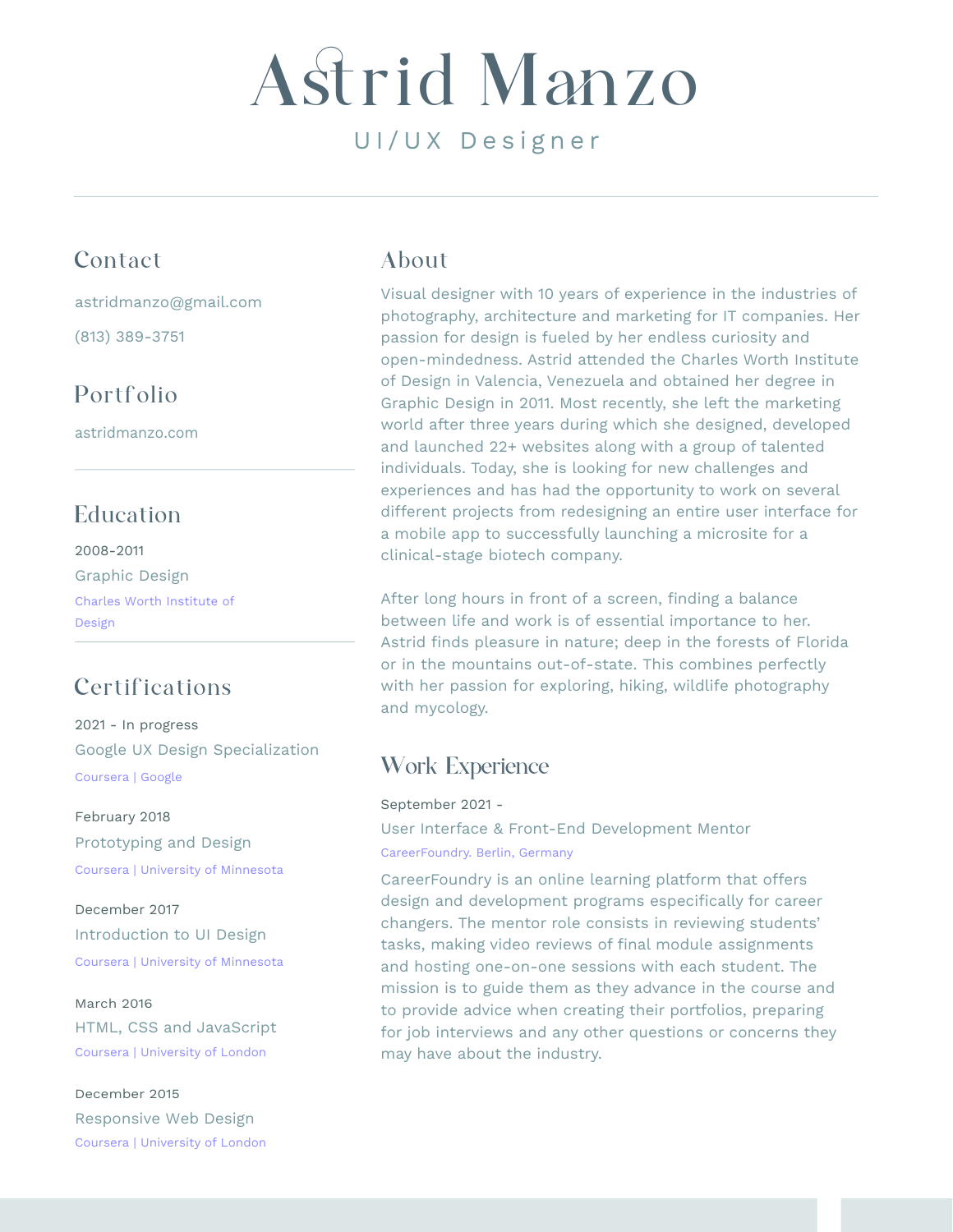### Skills

Web Design HTML & CSS JavaScript (Basic) User Interface Design User Experience Design Photography English & Spanish Remote Team Collaboration Content Management Systems Marketing

## Tools/Software

Photoshop Illustrator

InDesign

Lightroom

Premiere Pro

Premiere Rush Adobe

Xd

Figma

FlowMapp

InVision

**WordPress** 

Oxygen Builder

Elementor

Divi

Webflow

Basecamp

Jirah

Wrike

#### March 2021 - Clearwater, Florida Freelance Product Designer

After three years in the marketing world, it was time for a new challenge and new experiences. Astrid has been working with independently for the past few months and has had had the pleasure of working on a variety of projects and acquired quite a lot of experience in the process. These are some the most recent projects:

- Mobile App UI Revamp Arcarys. Buenos Aires, Argentina
- UI/UX Design for Real Estate Web App GlobalImmo GlobalImmo. Madrid, Spain.
- Microsite Web Design and Webflow Development Intrinsic Medicine. San Francisco, California.
- Web Design and WordPress Development Optic Marketing Group. Tampa, Florida

#### February 2021 - April 2021

Knight Agency (Orlando, Florida) + University of Arizona Freelance UI/UX Designer

The University of Arizona commissioned the design and development of interactive courses for high school students to a Florida-based design agency called Knight Agency. Astrid's role in the project was to create new lessons by using their existing design system. These lessons were mostly about earth science and it was a very exciting and rewarding project. She also had the opportunity to create illustrations and Photoshop composites to accompany the content of the different lessons.